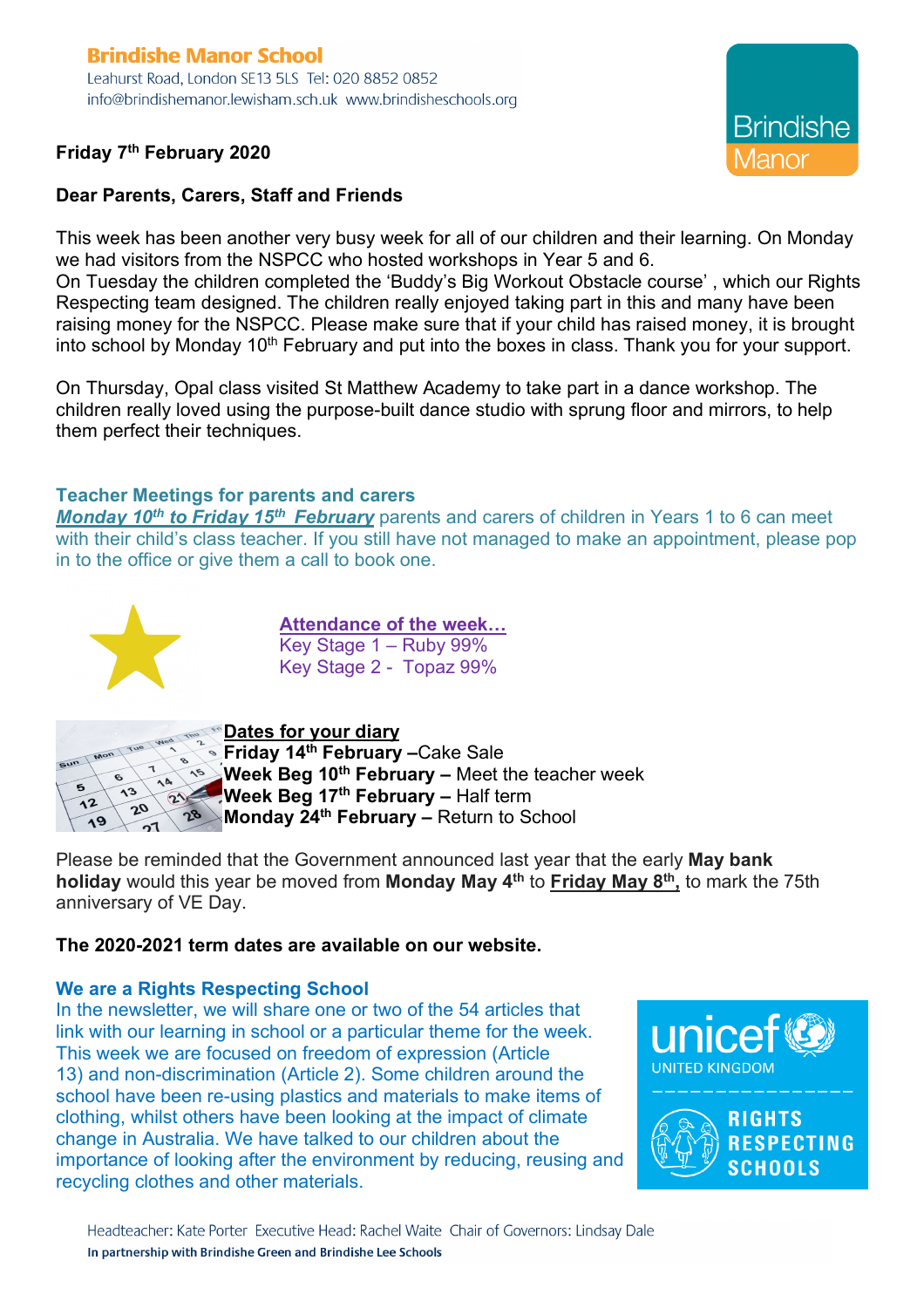

**Educate and Celebrate News…**If you are looking for something fun to do during the half term, why not have a look at the events happening at Greenwich Maritime Museum as they are running a range of workshops and events as part of their Rainbow Week celebrating LGBT+ History Month **https://www.rmg.co.uk/see-do/exhibitions-events/february-half-termrainbow-week**

**Playtimes and Lunchtimes**… We are looking for donations to regenerate some of the games and puzzles available to the children at our indoor 'games club' at lunch time. If you have any suitable educational board games (eg chess, drafts, Mastermind etc) and puzzles that are in good condition and complete, ie with no pieces missing, please bring them to the school office between Monday and Friday next week  $(3<sup>rd</sup>- 7<sup>th</sup>$  February). We will make good use of them. Many thanks!

Best Wishes for the weekend

Kate Porter **Headteacher** 

**Reception -** Thank you too all the parents and carers who were able to attend our Early Reading and Writing workshop on Wednesday. We hope you found it useful and feel more confident about supporting your child with reading and writing. If you were unable to attend the workshop please ask in class for a copy of our handouts. We are sending home your child's login details which can be used to access a range of online resources to support learning. Follow these instructions:

| Click on:www.lgfl.net<br>Click on:<br>Learning resources -<br>Go to:<br>SUBJECT OR<br><b>KEYSTAGE</b> |  |
|-------------------------------------------------------------------------------------------------------|--|
| Click on:<br>Key Stage: select                                                                        |  |
| Select:<br><b>Foundation Stage</b>                                                                    |  |

There are lots of great resources to use. Some of our favourites are:

- **Espresso**
- Purple Mash
- **Busy Things**
- **TES Phonics**
- i-board player

**Year 1 -** Onyx class had had a wonderful week wrapping up their 15 days of Chinese New Year celebrations. We made tasty spring rolls, performed a dragon dance, made lanterns and enjoyed a dramatic performance of The Rat Wedding with puppets we made in class. In maths we are learning about repeated addition to prepare the children for learning about multiplication. This week in phonics we focussed on the -igh sounds and are beginning to explore the 'ou/ow' sound.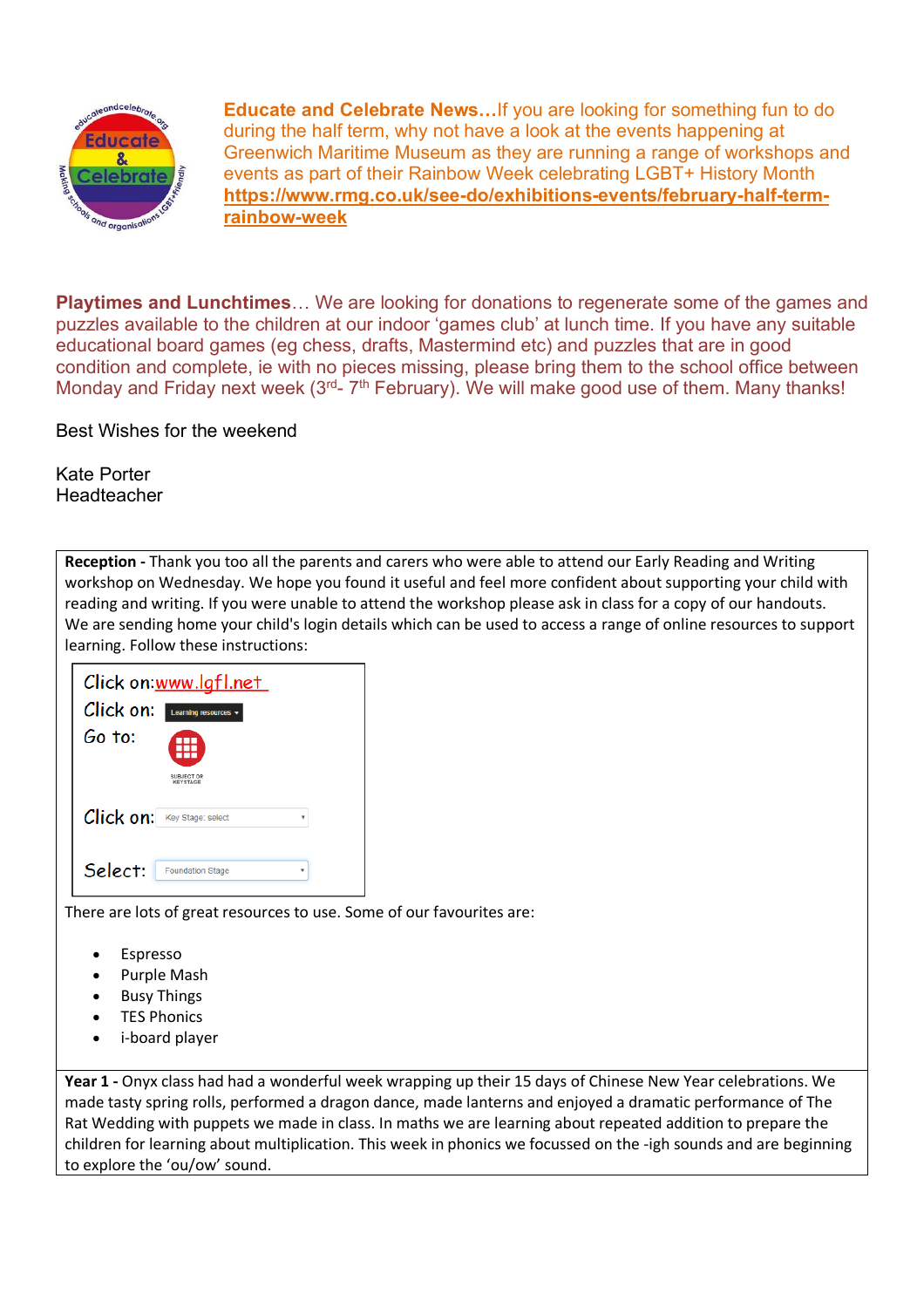In Jasper class we finished writing our letters to the transport police! We spent a long time making sure they were as detailed as possible and we got a reply back from Paul Crowther. We have decided to keep the naughty red bus as it has promised not to be naughty again, and to watch out for any other silliness in the classroom, phew! We have also been using maps to find out where in the world different toys are made, see if you can find out where your favourite toy at home is made and find it on a map.

Across year 1 maths, we have continued using arrays to show our understanding in solving multiplication/ repeated addition number sentences. In science, we have been testing materials to keep the naughty bus afloat, and were discussing what causes some things to float and others to sink.

We are still collecting bits of old toys to reuse at school, we have been discussing how we can reduce toy waste and the children will be using them to make something new. If you have any parts of old broken toys then please drop them off in the box that is in the Year 1 area.

**Year 2 -** This week Year 2 have all worked so hard in their stories based on the Tinga Tinga Tales.

They made sure that they were able to describe the problem and explain how this was resolved in their stories. They used conjunctions (and, but, because, etc.) to extend and add details in their sentences.

In art we looked at the Kenyan artist Martin Bulinya's beautiful paintings.

The children studied the way he painted human figures by looking at the way he expressed movements. We used a variety of tools and media in trying to recreate his style.

Next week we will be designing and making out *Galimotos.*

**Year 3 -** We are very proud of every one in year 3 this week for the effort and resilience they have shown in maths. We have been learning a formal written method of division and everyone has persevered until they have understood the method!

We have been learning the grammatical features of an instruction text such as imperative verbs, time connectives and fronted adverbials. Can you remember the job of each of these features?

Pearl class have started to write their instruction texts and we are very impressed with the progress the children have made with both their handwriting and their presentation, we look forward to sharing this with you at the 'meet the teacher' meetings next week.

Mirror, mirror on the wall.... In science we have been learning about reflection and how a mirror works. Pearl class made their own kaleidoscopes to deepen their understanding of how light and reflection allow us to see things.

At the weekend can you identify how many reflective surfaces there are in your home? Maybe you could make a poster to share in class next week.

**Year 4** - This week in Topaz, we have begun writing persuasive letters to our local MP about climate change. Amber class are drawing on their knowledge about Greta's Thunberg's speeches and writing their persuasive speeches to our local MP, Janet Daby.

We have discussed our concerns about the environment and, in particular, air pollution in our local area and highlighted ways in which we feel Lewisham could be improved to make it a greener and healthier place for us all to live in for the future. We came up with fantastic ideas to help prevent climate change such as making our local area an urban forest, zero plastic supermarkets and free bikes and scooters for all.

In Art, Topaz have also been studying coral reefs and sketching these from secondary sources, provided by the Horniman museum. We have experimented with different drawing techniques including hatching, cross-hatching, stippling and others. Amber class have been looking at coral reefs and been inspired by abstract art when drawing and painting their own images. Amber class and Topaz class will both be using recycled paper and resources to make their own installation art of a ghost coral reef which has been impacted by climate change.

**Year 5 -** This week in English, we have created our own mythical creatures, which we'll then be making out own information texts about next week. The children have looked at the features and structure of information leaflets, researched familiar ancient Greek gods, and have used interesting and technical vocabulary to describe the features of their own.

In maths, we have recapped on the properties of different types of triangles and how to find their missing angles and we have now moved onto doing the same with parallelograms. This week, the children were also informed about the competition on Sumdog and we'd like to encourage children to use this regularly at home to help improve their maths skills.

Next week is also parents' meetings - if you have not yet arranged a meeting, please speak to your child's teacher or the school office.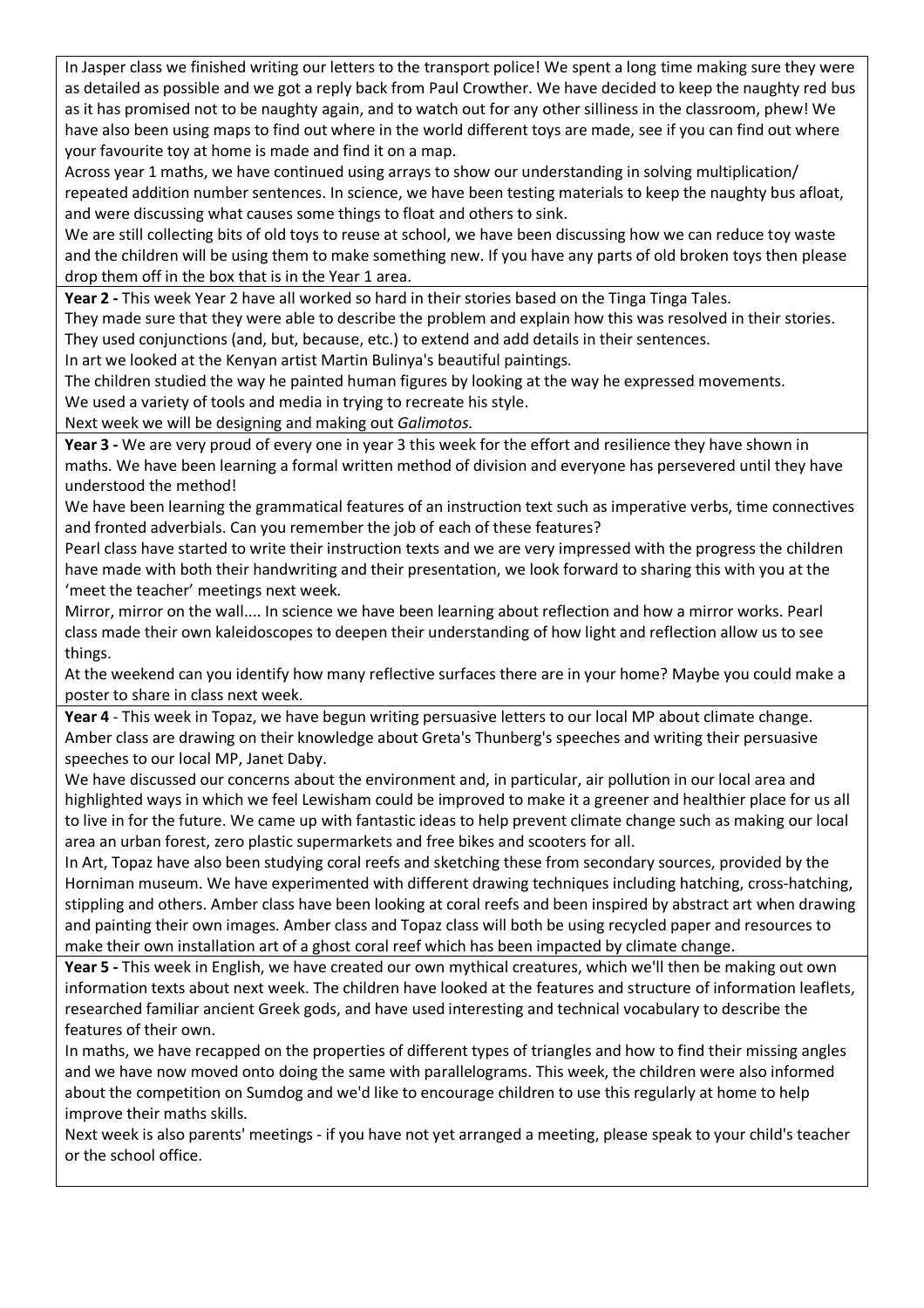**Year 6 -** Breaking News: Year 6 have begun writing newspaper reports!

We are reporting on the Australian bushfires and our writing delivers serious messages about how rising global temperatures can affect our planet in devastating ways. We have also been developing our understanding of global geography; using atlases and google maps to interpret and explore the world.

Opal Class went on their visit to St Matthew Academy this week for a contemporary dance workshop; it was exciting being in a secondary school learning space and we really enjoyed developing our dancing skills! Diamond Class have been choreographing floor sequences in gymnastics.